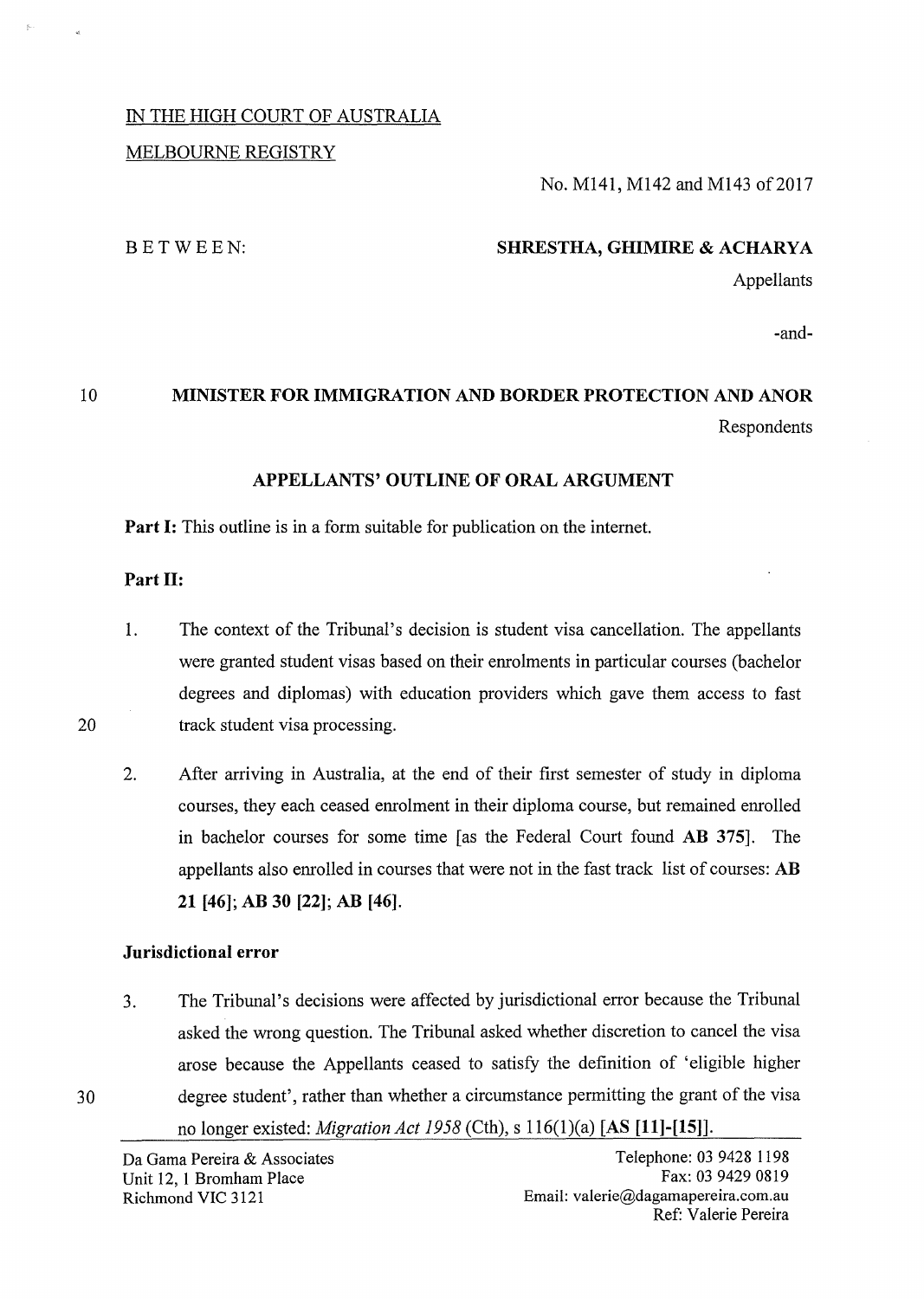- 4. That the error is jurisdictional fits with the nature of the Court's supervisory jurisdiction to quash decisions made beyond the limits of the decision maker's power.
- 5. There is an implied statutory requirement that the Tribunal can validly exercise its review and cancellation powers only on a correct understanding of the law applicable to the decision to be made: *Probuild Constructions (Aust) Pty Ltd v Shade Systems Pty Ltd* [2018] HCA 4 at [75] (Gageler J).
- 6. The Tribunal did not have jurisdiction to ask the wrong question: *Minister for Immigration and Multicultural Affairs v Yusuf (2001) 206 CLR 323 at [35].*
- 10 7. The error is jurisdictional based on orthodox application of *Craig v South Australia*  ( 1995) 184 CLR 163 at 177-78 **[Reply [17]-[21]].** 
	- 8. The error was material. The Tribunal misconstrued the central provision. The error was inextricable from the eventual exercise of discretion: evaluation of the nature of the change in circumstances from the time since visa grant informed the discretion to cancel, [Shrestha Tribunal reasons: AB **21-22 [50]-[51], [Reply** [22]- **[25]].**
	- 9. The error was "capable of affecting" the exercise of power: *Minister for Immigration v Hossain* [2017] FCAFC 82 at [71] per Mortimer J.
	- 10. The Minister contends for a construction of s116(1)(a) that departs from *Minister for Immigration and Multicultural Affairs v Zhang* (1999) 84 FCR 258, and from what the Minister argued before the Federal Court **[Reply [14]].** The Minister also fails to acknowledge the constructional difficulties explained by French and North JJ in *Zhang* at [54] and Bromberg and Charlesworth JJ below<sup>1</sup> [Reply [15]].

## **Relief**

11. The Federal Court erred in refusing to grant relief. Refusal of relief gave continuing legal effect to an unlawful cancellation decision, which is not what Parliament intended [AS **[43]-[46]].** The Tribunal decision is affected by jurisdictional error. Therefore the duty of the Tribunal to review is unexercised: *Minister for* 

20

The examples given by French and North JJ in *Zhang* were that such proposition would mean mere passage of time, a change in the state of mind of the Minister, or the objective discovery of a falsity, would be sufficient to enliven the cancellation power.